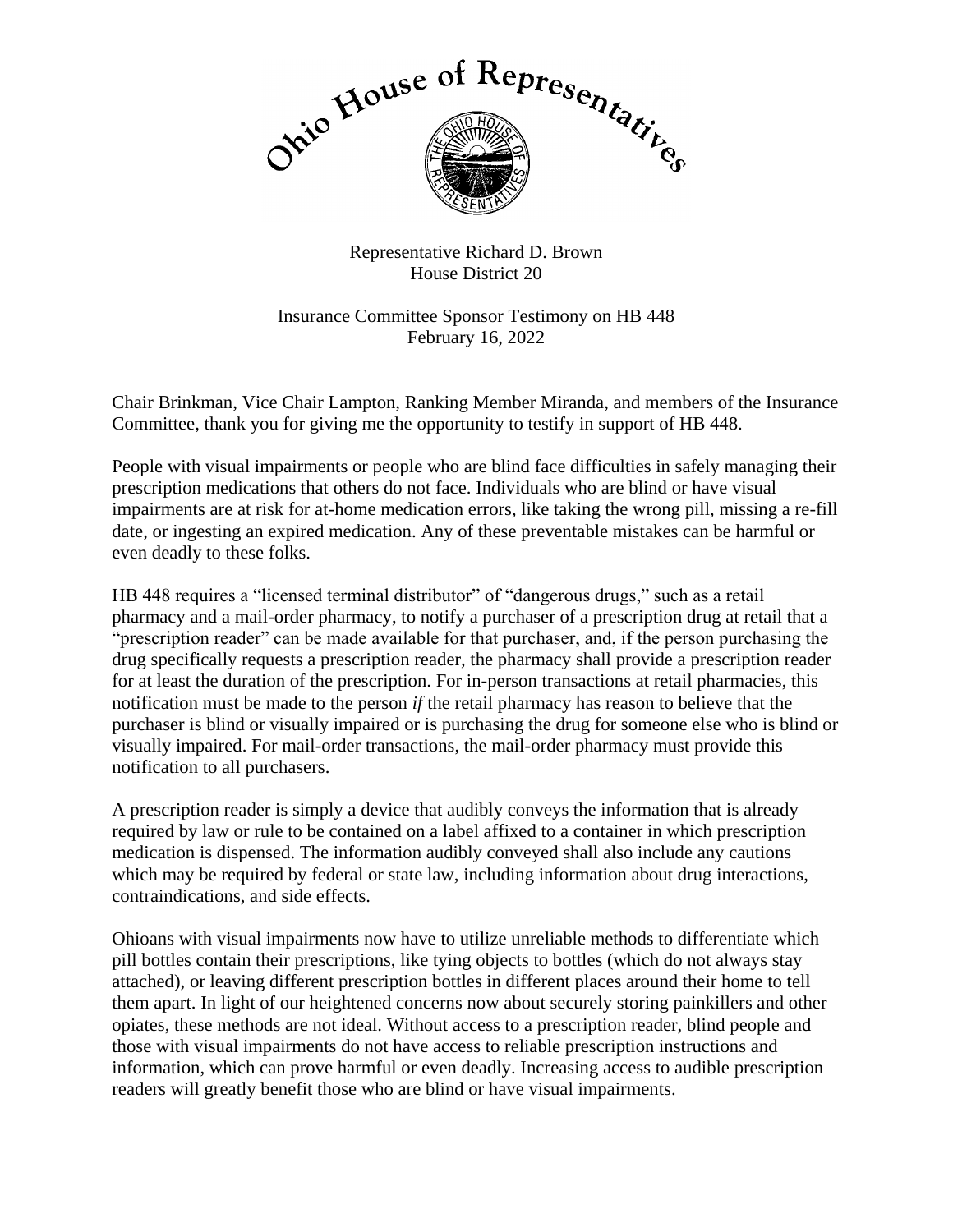Since the enactment about thirty years ago of the Americans with Disabilities Act, federal law has required accessible prescription labeling and made it the obligation of pharmacies to provide accommodations and means of effective communication with their patients. Pharmacies are not supposed to charge the patient for these accommodations, like a prescription reader. Additionally, Section 1557 of the Patient Protection and Affordable Care Act requires that a covered entity must provide auxiliary aids and services to individuals with disabilities, free of charge and in a timely manner, when necessary to ensure an equal opportunity to participate and benefit from the entity's health programs or activities.

The problem is that many, if not most, pharmacies in Ohio have not implemented accessible prescription labeling, so it is up to states to enact statutes to enforce these measures. Some large pharmacies, like CVS and Walgreens, have taken steps to provide better access to prescription information and cautions for visually impaired persons. Walgreens supplies its blind and visually impaired customers with a free prescription reader called a "Talking Pill Reminder," which retails for about \$9.99 per device. This is a small, round device which attaches to the pill bottle with buttons that the user presses to play a recording conveying information about the medication in the bottle. CVS provides a free prescription reader to its patients called a "Spoken Rx," which utilizes a type of radio frequency identification device tag on a pill bottle. The visually impaired patient is provided with a Spoken RX stand-alone speaker at no cost to the patient, as well as a free smartphone app (to those with a smartphone), to scan a barcode which then audibly announces the required information and warnings. CVS has not publicly released the cost of this type of prescription labeling access.

There are also some companies, like En-Vision America, which have created programs like its "America's Pharmacy Freedom" program, which loans a prescription reader called a "ScripTalk" to a patient indefinitely, at no charge, which the patient can use at any participating pharmacy. This device utilizes a battery-operated base station that can read any prescription label with a radio frequency identification tag containing electronically imbedded information.

The problem is that the steps taken by CVS, Walgreens, and En-Vision America are the exception not the rule. Blind or visually impaired people should not have to shop around for a pharmacy that will provide them with critical prescription labeling information in a format they can access. And not everyone has access to CVS or Walgreens or to a pharmacy which participates in En-Vision's America's Pharmacy Freedom program. If we do not enact laws like HB 448 requiring pharmacies to make prescription drug readers available to all who need them, our society will ultimately bear the burden of the costs of preventable emergency room visits, or hospitalizations due to medication errors, or visually impaired people having to hire care givers to help them with their medications, or blind people having to rely for medication help from friends and neighbors, who would then have access to their private medical information.

The notice required to be provided by the pharmacy to the visually impaired patient does not apply in certain circumstances. The notification is *not* required when the drug is furnished by a licensed health professional, like when a physician provides the drug to a patient in his or her office. And, the notification requirement does *not* apply to: institutional pharmacies, like pharmacies within residential care facilities, hospice care programs, and, ambulatory surgical